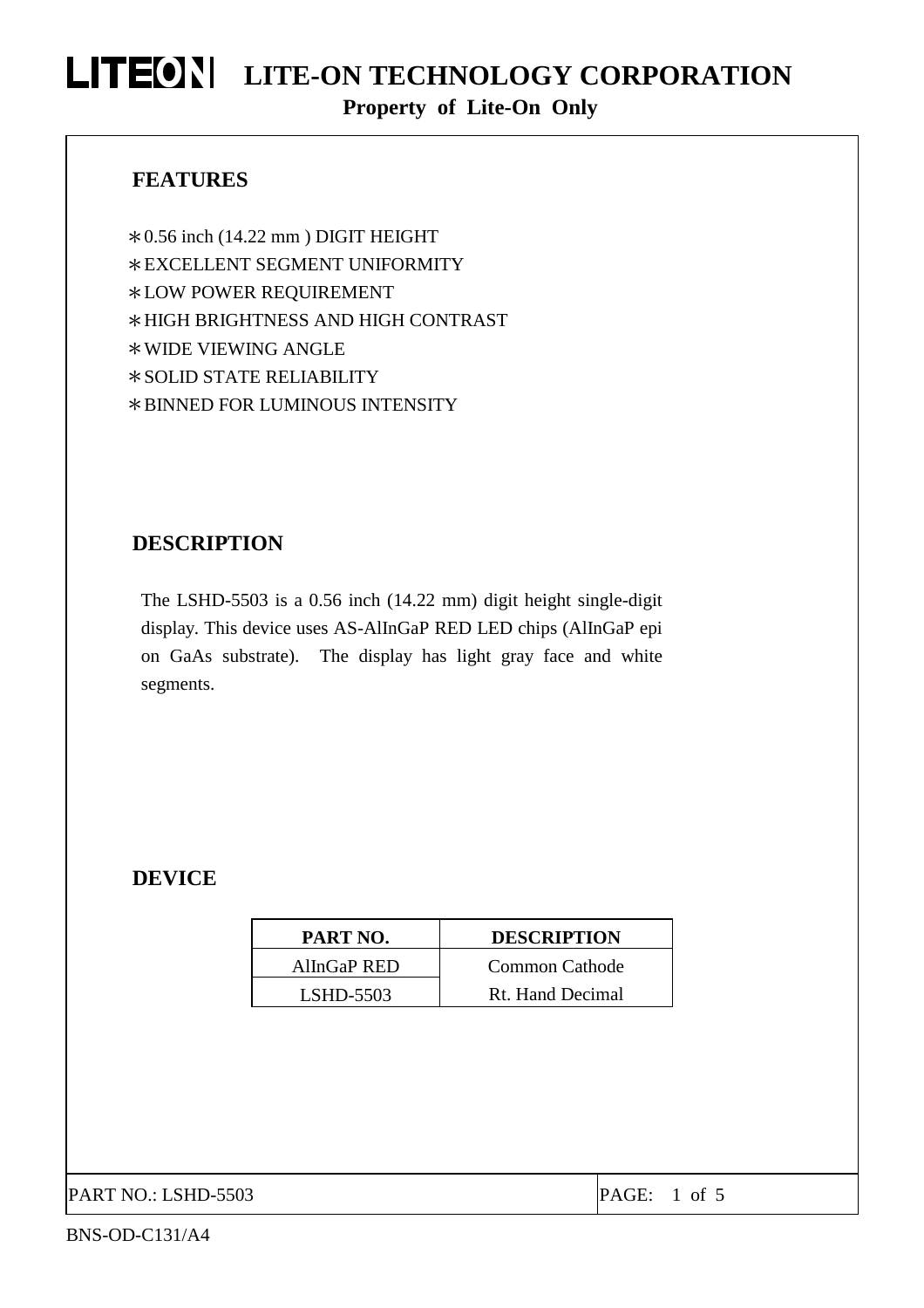

NOTES: All dimensions are in millimeters. Tolerances are  $\pm$  0.25mm (0.01") unless otherwise noted.

### **INTERNAL CIRCUIT DIAGRAM**



BNS-OD-C131/A4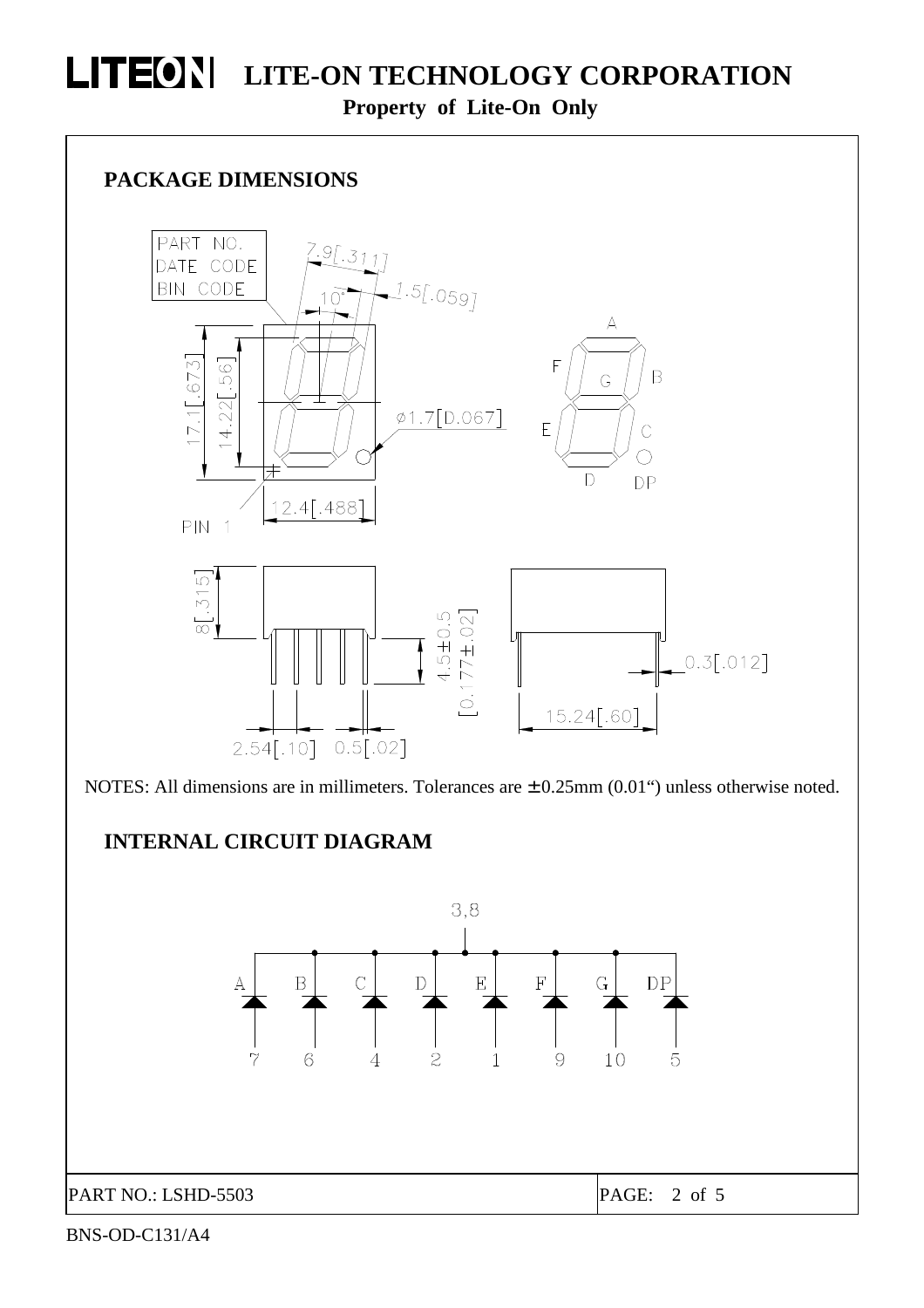#### **PIN CONNECTION**

| No.            | <b>CONNECTION</b> |  |  |  |  |
|----------------|-------------------|--|--|--|--|
| $\mathbf{1}$   | Anode E           |  |  |  |  |
| $\overline{2}$ | Anode D           |  |  |  |  |
| 3              | Common Cathode    |  |  |  |  |
| 4              | Anode C           |  |  |  |  |
| 5              | Anode DP          |  |  |  |  |
| 6              | Anode B           |  |  |  |  |
| 7              | Anode A           |  |  |  |  |
| 8              | Common Cathode    |  |  |  |  |
| 9              | Anode F           |  |  |  |  |
| 10             | Anode G           |  |  |  |  |

PART NO.: LSHD-5503 PAGE: 3 of 5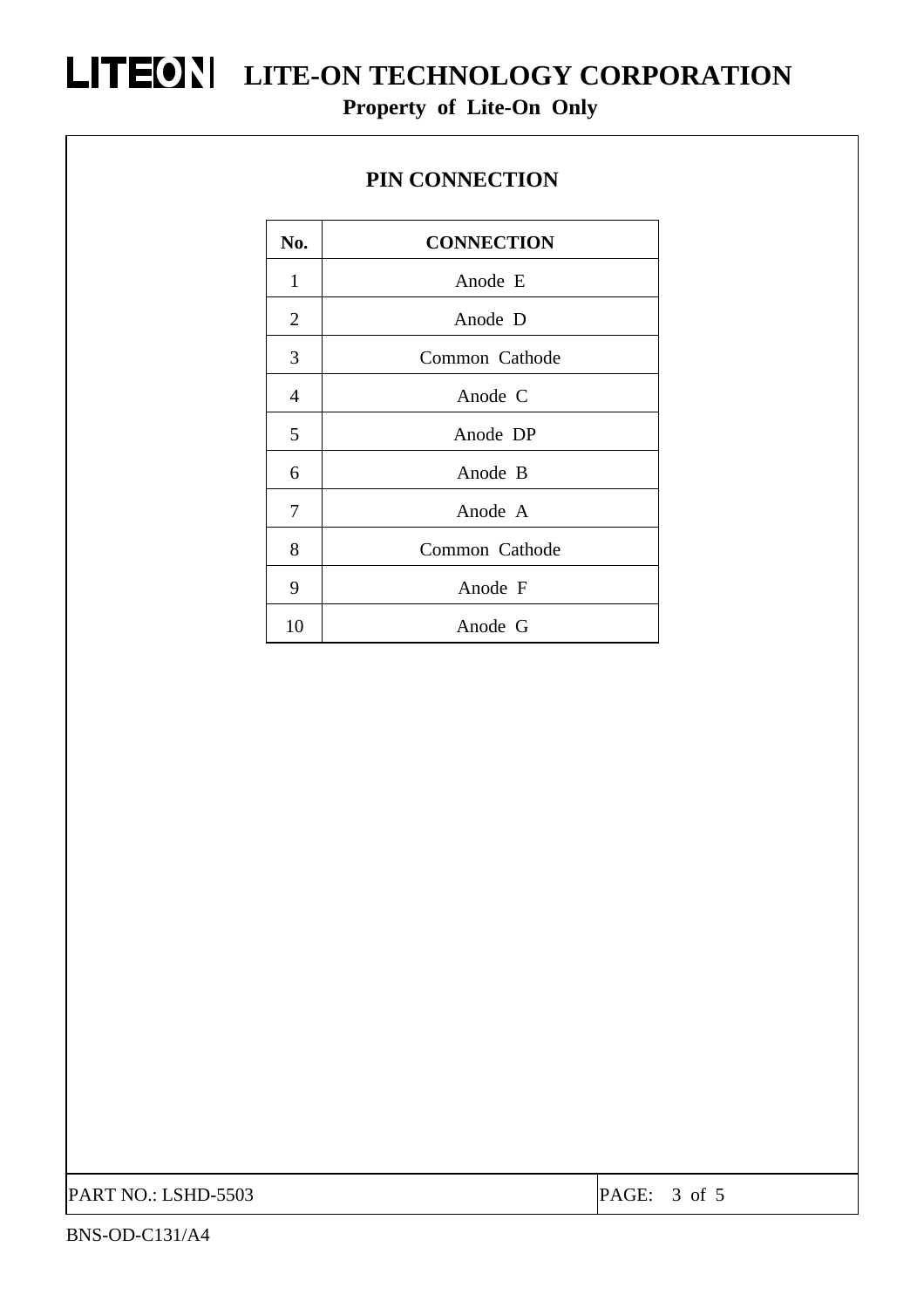#### **ABSOLUTE MAXIMUM RATING AT Ta = 25<sup>o</sup>C**

| <b>PARAMETER</b>                                                                      | <b>MAXIMUM RATING</b>                     | <b>UNIT</b>         |  |  |  |  |
|---------------------------------------------------------------------------------------|-------------------------------------------|---------------------|--|--|--|--|
| <b>Power Dissipation Per Segment</b>                                                  | 70                                        | mW                  |  |  |  |  |
| Peak Forward Current Per Segment<br>(Frequency 1Khz, 15% duty cycle)                  | 90                                        | mA                  |  |  |  |  |
| Continuous Forward Current Per Segment                                                | 25                                        | mA                  |  |  |  |  |
| Forward Current Derating from $25^{\circ}$ C                                          | 0.28                                      | $mA$ <sup>0</sup> C |  |  |  |  |
| <b>Operating Temperature Range</b>                                                    | $-35^{\circ}$ C to $+105^{\circ}$ C       |                     |  |  |  |  |
| <b>Storage Temperature Range</b>                                                      | -35 <sup>0</sup> C to +105 <sup>0</sup> C |                     |  |  |  |  |
| Soldering Conditions : 1/16 inch below seating plane for 5 seconds at $260^{\circ}$ C |                                           |                     |  |  |  |  |

### **ELECTRICAL / OPTICAL CHARACTERISTICS AT Ta = 25<sup>o</sup>C**

| <b>PARAMETER</b>                              | <b>SYMBOL MIN</b> |      |       |     | <b>TYP MAX UNIT</b> | <b>TEST</b><br><b>CONDITION</b> |
|-----------------------------------------------|-------------------|------|-------|-----|---------------------|---------------------------------|
| <b>Average Luminous Intensity Per Segment</b> | Iv                | 320  | 1300  |     | $\mu$ cd            | $I_F = 1 mA$                    |
|                                               |                   | 5400 | 17000 |     |                     | $I_F = 10mA$                    |
| Peak Emission Wavelength                      | $\lambda p$       |      | 632   |     | nm                  | $I_F = 20mA$                    |
| Spectral Line Half-Width                      | $\Delta \lambda$  |      | 20    |     | nm                  | $I_F = 20mA$                    |
| Dominant Wavelength                           | $\lambda$ d       |      | 624   |     | nm                  | $IF = 20mA$                     |
| <b>Forward Voltage Per Segment</b>            | $\rm V_F$         |      | 2.1   | 2.6 | V                   | $I_F = 20mA$                    |
| <b>Reverse Current Per Segment</b>            | IR                |      |       | 100 | μA                  | $V_R = 5V$                      |
| <b>Luminous Intensity Matching Ratio</b>      | $Iv-m$            |      |       | 2:1 |                     | $I_F = 1mA$                     |

Note: 1.Luminous Intensity is measured with a light sensor and filter combination that approximates the CIE (Commision Internationale De L'Eclairage) eye-response curve. 2. Reverse voltage is only for IR test. It can not continue to operate at this situation.

PART NO.: LSHD-5503 PART NO.: 1

BNS-OD-C131/A4